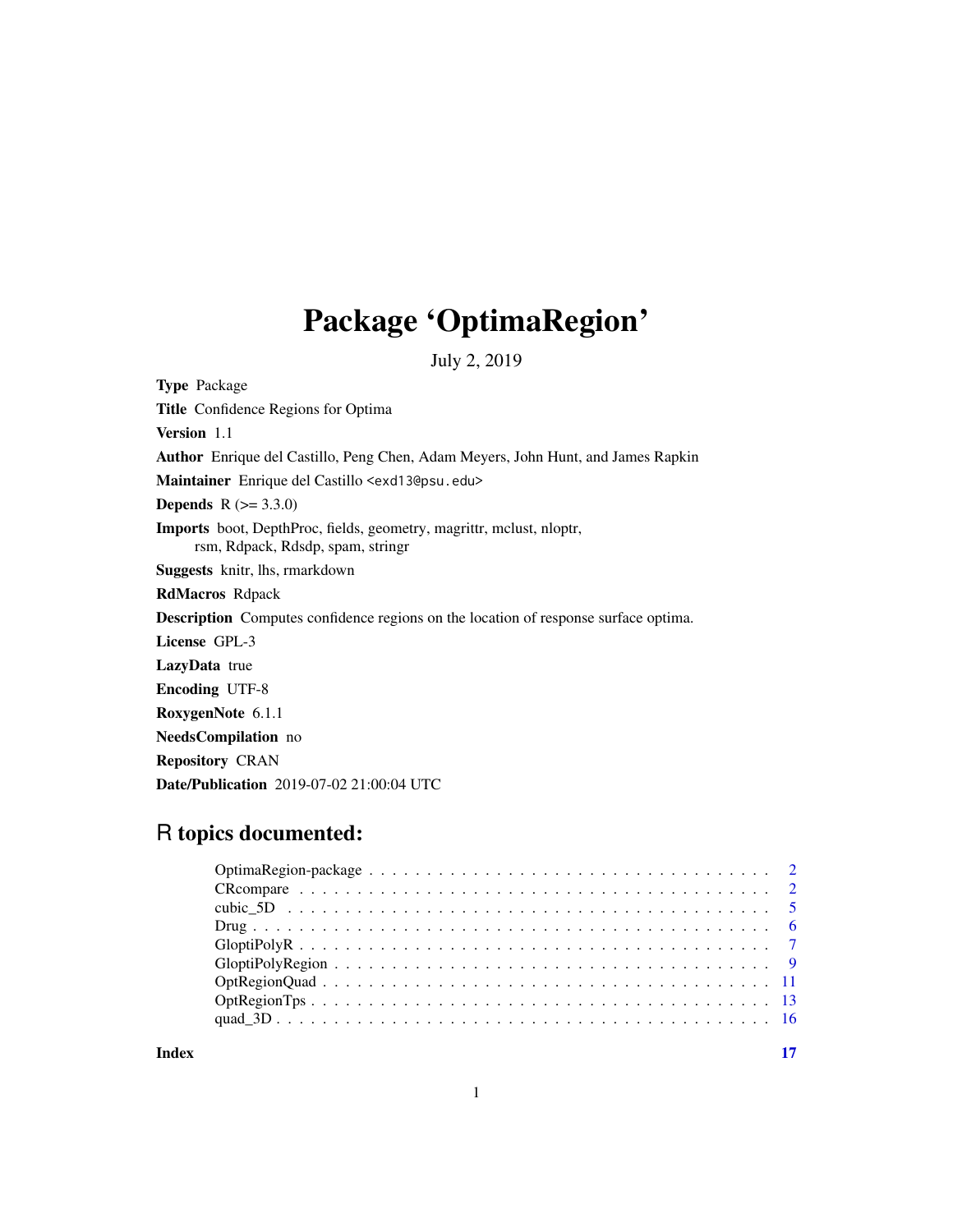<span id="page-1-0"></span>OptimaRegion-package *OptimaRegion package description*

## Description

OptimaRegion is a package for the computation of confidence regions on the location of the optima of response surface models (Del Castillo et al. 2019). Both parametric (quadratic polynomial) and nonparametric (thin plate spline) models are supported. The confidence regions obtained do not rely on any distributional assumption, such as Normality of the response, and are obtained by bootstrapping. The resulting regions are both valid and unbiased, and have a size that rapidly decreases as the sample size increases. Regions are obtained both numerically (as a set of points) and graphically, as the convex hull of the points. Functionality for the computation of a bootstrap confidence interval on the distance between the optima of two different response surfaces is included.

#### Details

The OptimaRegion package provides five important functions: OptRegionQuad, OptRegionTps, GloptiPolyRegion, CRcompare and GloptipolyR.

OptRegionQuad computes distribution-free bootstrapped confidence regionsfor the location of the optima of a quadratic polynomial model in 2 regressors. OptRegionTps computes distribution-free bootstrapped confidence regionsfor the location of the optima of a Thin Plate Spline model in 2 regressors. GloptiPolyRegion computes distribution-free bootstrapped CRs for the location of global optima for polynomial models up to cubic order in up to 5 regressors. CRcompare computes bootstrapped confidence intervals for the distance between the optima of two different response surface models, either quadratic polynomials or thin plate spline models. GloptipolyR is an R implementation of the "Gloptipoly" algorithm (Lasserre 2001) for global optimization of polynomial equations subject to bounds.

## References

Del Castillo E, Chen P, Meyers A, Hunt J, Rapkin J (2019). "Confidence regions for the location of response surface optima: the R package OptimaRegion."

Lasserre JB (2001). "Global optimization with polynomials and the problem of moments." *SIAM Journal on optimization*, 11(3), 796–817.

CRcompare *Confidence interval for the distance between two response surface optima (2 regressors)*

## Description

Computes bootstrapped confidence intervals for the mean and median distance between the optima of two response surface models. Models can be thin plate splines or quadratic polynomials (Del Castillo et al. 2019).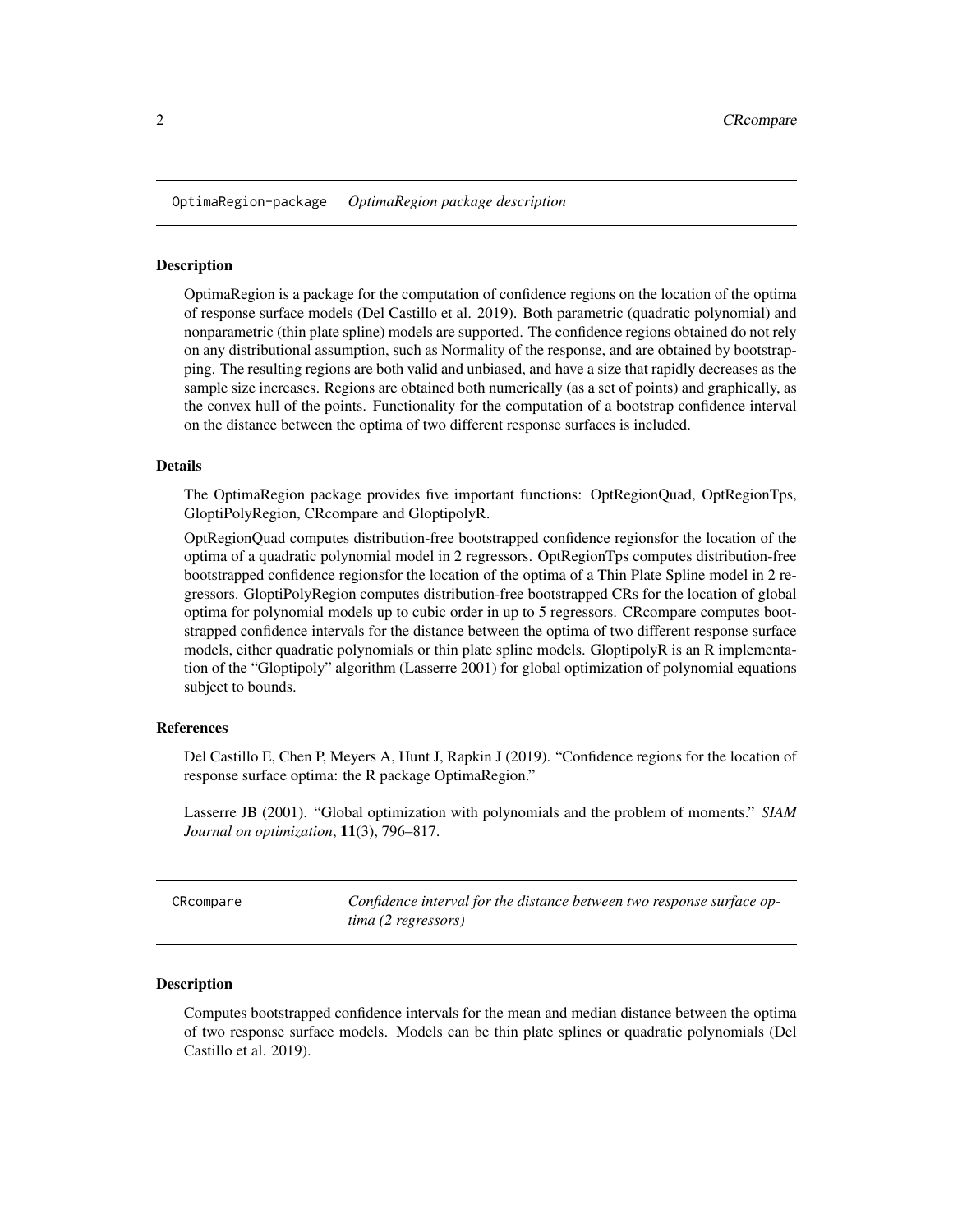## CRcompare 3

## Usage

```
CRcompare(X1, y1, X2, y2, responseType = "TPS", lambda = 0.04,
 nosim1and2 = 200, alpha = 0.05, LB1, LB2, UB1, UB2,
 triangularRegion1 = FALSE, vertex11 = NULL, vertex21 = NULL,
  triangularRegion2 = FALSE, vertex12 = NULL, vertex22 = NULL,
 maximization1 = TRUE, maximization2 = TRUE,
 xlab1and2 = "Protein eaten (mg)",
 ylab1and2 = "Carbohydrates eaten (mg)",
  outputPDFFile1 = "CR_plot1.pdf", outputOptimaFile1 = "Optima1.txt",
 outputPDFFile2 = "CR_plot2.pdf", outputOptimaFile2 = "Optima2.txt")
```
## Arguments

| X1                | nx2 matrix with the values of the 2 regressors (experimental factors) correspond-<br>ing to the first response. Note: can have replicates. They will be eliminated by<br>the program and the corresponding y-values averaged                                                                                                                                                                                                                                                                            |
|-------------------|---------------------------------------------------------------------------------------------------------------------------------------------------------------------------------------------------------------------------------------------------------------------------------------------------------------------------------------------------------------------------------------------------------------------------------------------------------------------------------------------------------|
| y1                | nx1 vector of values for the first response corresponding to X1                                                                                                                                                                                                                                                                                                                                                                                                                                         |
| X <sub>2</sub>    | nx2 matrix with the values of the 2 regressors (experimental factors) correspond-<br>ing to the second response. Note: can have replicates. They will be eliminated<br>by the program and the corresponding y-values averaged                                                                                                                                                                                                                                                                           |
| y2                | nx1 vector of values for the second response corresponding to X2                                                                                                                                                                                                                                                                                                                                                                                                                                        |
| responseType      | use 'TPS' if fitting thin plate spline responses, 'Quad' if fitting quadratic poly-<br>nomials                                                                                                                                                                                                                                                                                                                                                                                                          |
| lambda            | psmoothing penalty if a TPS model is selected (default=0.04)                                                                                                                                                                                                                                                                                                                                                                                                                                            |
| nosimland2        | number of simulations(default = $200$ ) used to find each of the two confidence<br>regions of optima                                                                                                                                                                                                                                                                                                                                                                                                    |
| alpha             | confidence level $(0 < alpha < 1$ ; default = 0.05)                                                                                                                                                                                                                                                                                                                                                                                                                                                     |
| LB1               | vector of lower bounds for $x$ (2x1 vector) above which the optimum is sought<br>for the first response                                                                                                                                                                                                                                                                                                                                                                                                 |
| LB <sub>2</sub>   | vector of lower bounds for $x$ (2x1 vector) above which the optimum is sought<br>for the second response                                                                                                                                                                                                                                                                                                                                                                                                |
| UB <sub>1</sub>   | vector of upper bounds for $x$ (2x1 vector) below which the optimum is sought<br>for the first response                                                                                                                                                                                                                                                                                                                                                                                                 |
| UB <sub>2</sub>   | vector of upper bounds for $x$ (2x1 vector) below which the optimum is sought<br>for the second response                                                                                                                                                                                                                                                                                                                                                                                                |
| triangularRegion1 |                                                                                                                                                                                                                                                                                                                                                                                                                                                                                                         |
|                   | logical: if TRUE it will constrain the maximum points of response 1 to lie in-<br>side a triangle defined by the coordinates $(0,0)$ , and those in "vertex11", and<br>"vertex21", see below (in addition to being constrained to lie inside the region<br>defined by LB1 and UB1). NOTE: use TRUE when the treatments form a trian-<br>gular experimental region in shape. If FALSE, optima will only be constrained<br>to lie inside the rectangular region defined by LB1 and UB1. Default is FALSE. |
| vertex11          | 2 times 1 vector with coordinates defining one of the 3 vertices of the triangular<br>region where the first response is being optimized. Must be provided if triangu-<br>larRegion1 is TRUE (NOTE: vertices numbered clockwise, with vertex0 fixed<br>to $(0,0)$                                                                                                                                                                                                                                       |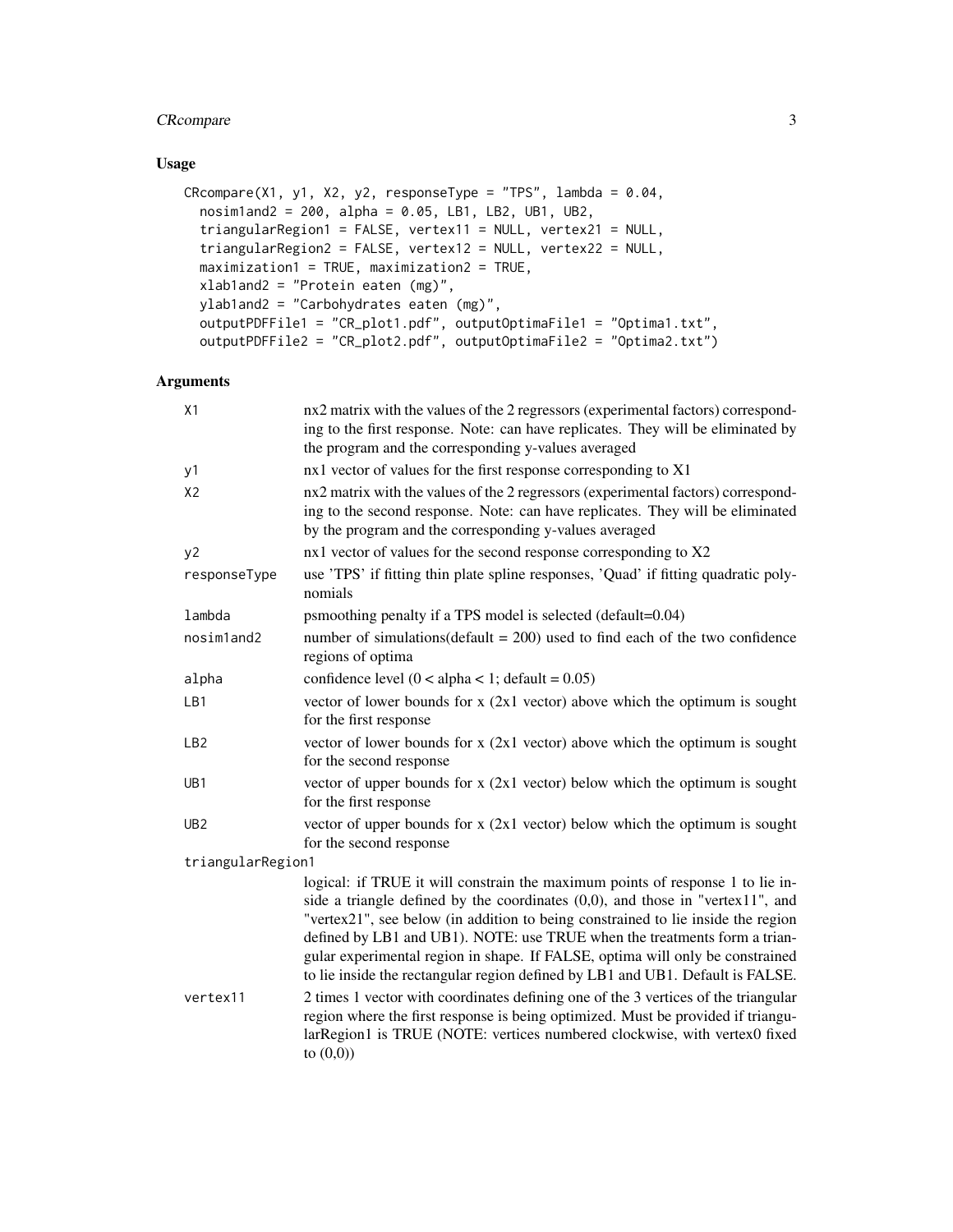| vertex21          | 2 times 1 vector with coordinates defining a second vertex of a triangular region<br>where the first response is being optimized. Must be provided if triangularRe-<br>gion1 is TRUE                                                                                                                                                                                                                                                                                                                   |  |
|-------------------|--------------------------------------------------------------------------------------------------------------------------------------------------------------------------------------------------------------------------------------------------------------------------------------------------------------------------------------------------------------------------------------------------------------------------------------------------------------------------------------------------------|--|
| triangularRegion2 |                                                                                                                                                                                                                                                                                                                                                                                                                                                                                                        |  |
|                   | logical: if TRUE it will constrain the maximum points of response 2 to lie in-<br>side a triangle defined by the coordinates $(0,0)$ , and those in "vertex12", and<br>"vertex22", see below (in addition to being constrained to lie inside the region<br>defined by LB2 and UB2).NOTE: use TRUE when the treatments form a trian-<br>gular experimental region in shape. If FALSE, optima will only be constrained<br>to lie inside the rectangular region defined by LB2 and UB2. Default is FALSE. |  |
| vertex12          | 2 times 1 vector with coordinates defining one of the 3 vertices of the triangu-<br>lar region where the second response is being optimized. Must be provided if<br>triangularRegion2 is TRUE (NOTE: vertices numbered clockwise, with vertex0<br>fixed to $(0,0)$                                                                                                                                                                                                                                     |  |
| vertex22          | 2 times 1 vector with coordinates defining a second vertex of a triangular region<br>where the second response is being optimized. Must be provided if triangular-<br>Region2 is TRUE                                                                                                                                                                                                                                                                                                                  |  |
| maximization1     | logical: if TRUE (default) it maximizes response 1, if FALSE it minimizes it                                                                                                                                                                                                                                                                                                                                                                                                                           |  |
| maximization2     | logical: if TRUE (default) it maximizes response 2, if FALSE it minimizes it                                                                                                                                                                                                                                                                                                                                                                                                                           |  |
| xlab1and2         | text label for x axis in both confidence region plots (default: "Protein eaten<br>$(mg)$ ")                                                                                                                                                                                                                                                                                                                                                                                                            |  |
| ylab1and2         | text label for y axis in both confidence region plots (default: "Carbohydrates<br>eaten $(mg)$ ")                                                                                                                                                                                                                                                                                                                                                                                                      |  |
| outputPDFFile1    | name of the PDF file where the CR plot of the first response is saved (default:<br>"CR_plot.pdf")                                                                                                                                                                                                                                                                                                                                                                                                      |  |
| outputOptimaFile1 |                                                                                                                                                                                                                                                                                                                                                                                                                                                                                                        |  |
|                   | name of the text file containing the coordinates of all the simulated optima of<br>the first response                                                                                                                                                                                                                                                                                                                                                                                                  |  |
| outputPDFFile2    | name of the PDF file where the CR plot of the second response is saved (default:<br>"CR_plot.pdf")                                                                                                                                                                                                                                                                                                                                                                                                     |  |
| outputOptimaFile2 |                                                                                                                                                                                                                                                                                                                                                                                                                                                                                                        |  |
|                   | name of the text file containing the coordinates of all the simulated optima of<br>the second response                                                                                                                                                                                                                                                                                                                                                                                                 |  |

## Details

Computes distribution-free bootstrapped confidence intervals on the mean and median distance between the optima of two different responses. The responses can be Thin Plate Spline models or Quadratic polynomial models. Program calls each response, next computes all pairwise distances between points in each CR, and finally bootstraps the distances to compute bca bootstrapped confidence intervals for the mean and median distance.

## Value

Upon completion, two PDF files with the CR plots and two text files with the coordinates of each set of optima are created, and the function also returns a list consisting of the following 5 components: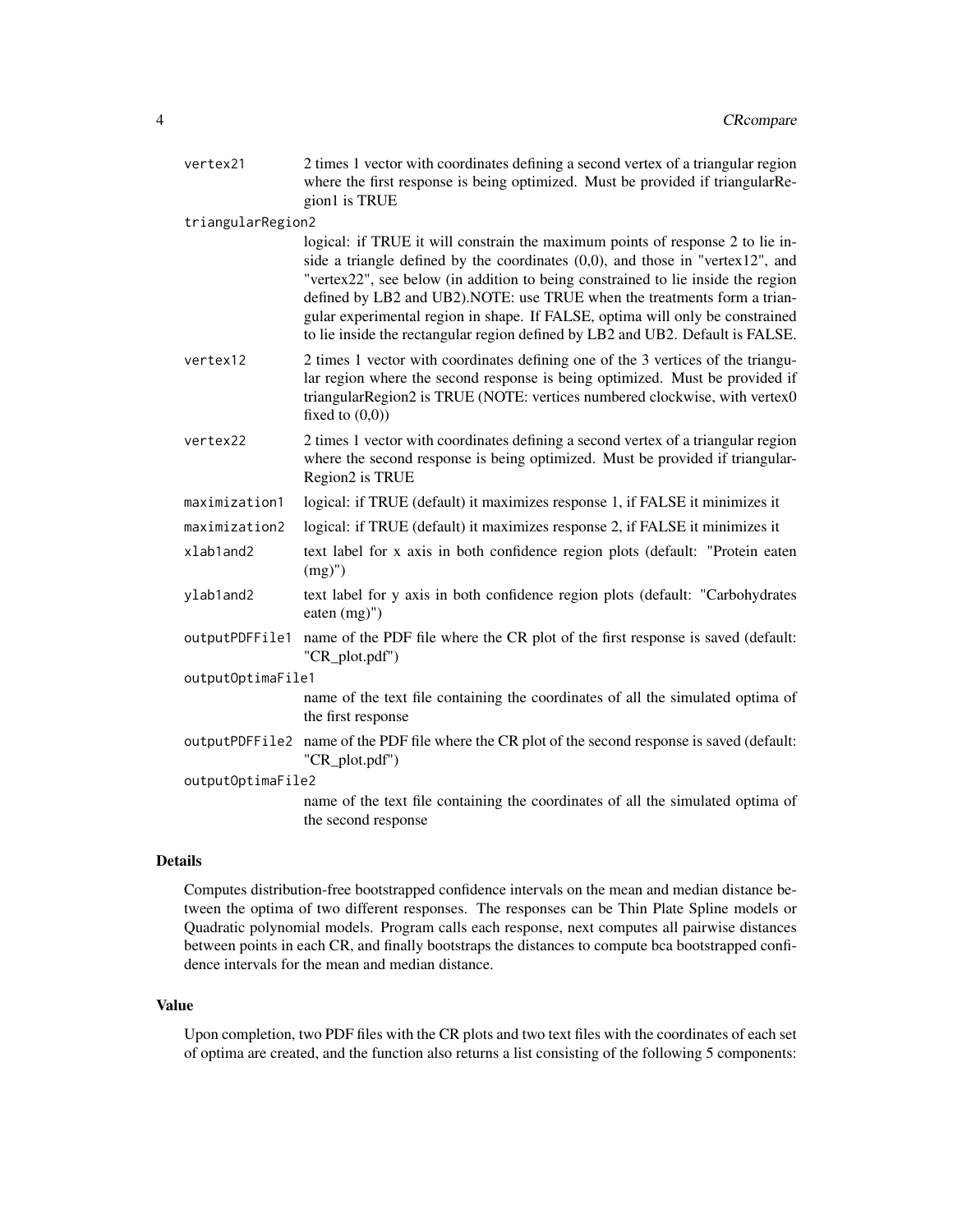<span id="page-4-0"></span>dist vector of distances between pairs of points taken from each set of optima

mean mean of dist

median median of dist

- ciMean 95 bca bootstrapping; it is a vector with 5 columns, containing the signicance level, the next two containing the indices of the order statistics used in the calculations and the final two the calculated endpoints of the CI's.
- ciMEdian 95 using bca bootstrapping; it is a vector with 5 columns, containing the signicance level, the next two containing the indices of the order statistics used in the calculations and the final two the calculated endpoints of the CI's.

#### Author(s)

Enrique del Castillo <exd13@psu.edu>, Peng Chen <pfc5098@psu.edu>, Adam Meyers <akm5733@psu.edu>, John Hunt <J.Hunt@exeter.ac.uk> and James Rapkin <jr297@exeter.ac.uk>.

#### References

Del Castillo E, Chen P, Meyers A, Hunt J, Rapkin J (2019). "Confidence regions for the location of response surface optima: the R package OptimaRegion."

## Examples

```
## Not run:
# Example: two randomly generated data sets, quadratic polynomial responses.
X1 <- cbind(runif(100, -2, 2), runif(100, -2, 2))
y1 <- as.matrix(72 - 11.78 * X1[, 1] + 0.74 * X1[, 2] - 7.25 * X1[, 1]^2 -
  7.55 \times X1[, 2]^2 - 4.85 \star X1[, 1] \star X1[, 2] + rnorm(100, 0, 8))
X2 <- cbind(runif(100, -2, 2), runif(100, -2, 2))
y2 <- as.matrix(72 - 11.78 * X2[, 1] + 0.74 * X2[, 2] - 7.25 * X2[, 1]^2 -
  7.55 \times X2[, 2]^2 - 4.85 \times X2[, 1] \times X2[, 2] + rnorm(100, 0, 8))
out <- CRcompare(
  X1 = X1, Y1 = Y1, X2 = X2, Y2 = Y2, responseType = "Quad", nosim1and2 = 200,
  alpha = 0.05, LB1 = c(-2, -2), UB1 = c(2, 2), LB2 = c(-2, -2), UB2 = c(2, 2))
```
## End(Not run)

cubic\_5D *Simulated dataset based on a cubic function (5 factors)*

#### **Description**

The dataset is simulated from the following function

 $f(x) = 10 - (x_1 - 1.5)^2 - (x_2 - 2)^2 - (x_3 - 2.5)^2 - (x_4 - 3)^2 - (x_5 - 3.5)^2 + 0.1x_1^3 - 0.1x_2^3 - 0.1x_3^3 - 0.1x_4^3 - 0.1x_5^3 + x_2x_4 - x_3x_4$ 

defined in the region R = {  $0 \le x_i \le 5$ , for i = 1, ..., 5}, with its maximum at (2.28, 2.44, 1.02, 2.65, 2.54). The sample locations are generated via a Hyper Latin Square (HLS) design within R, and the noisy level is sigma = 2.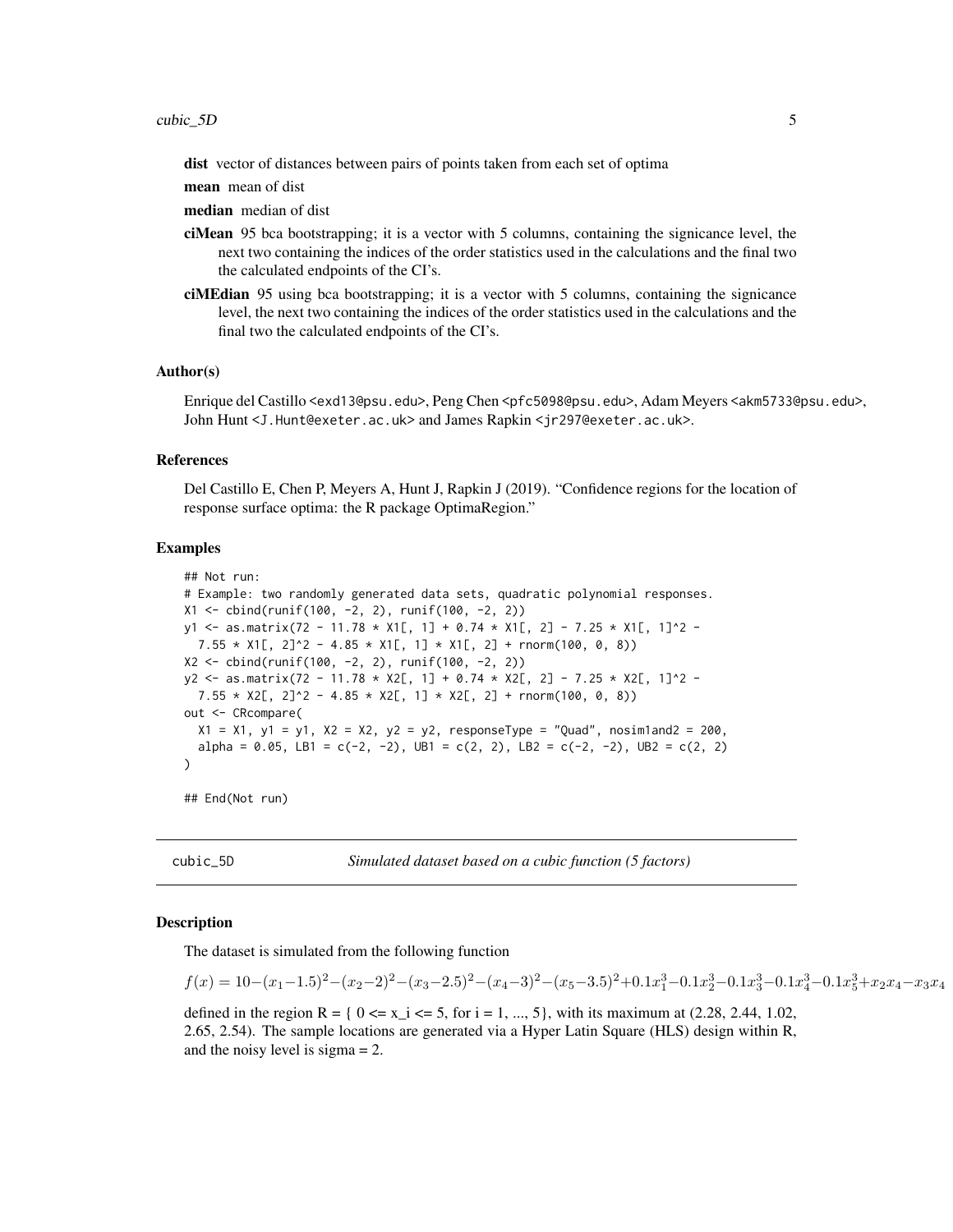## <span id="page-5-0"></span>Usage

cubic\_5D

## Format

A list consisting of 2 components:

design\_matrix 300 design points generated by a HLS design within R

responses 300 noisy responses simulated at the design points with sigma = 2

Drug *Mixture-amount experiment dataset (2 factors)*

## Description

A pharmaceutical mixture-amount experiment in two components

## Usage

Drug

## Format

A data frame with 360 observations on the following 3 variables.

Component\_1 Component 1 amount (mg)

Component\_2 Component 2 amount (mg)

Percent Percent of cells killed (response)

## Examples

plot(Drug[,1:2])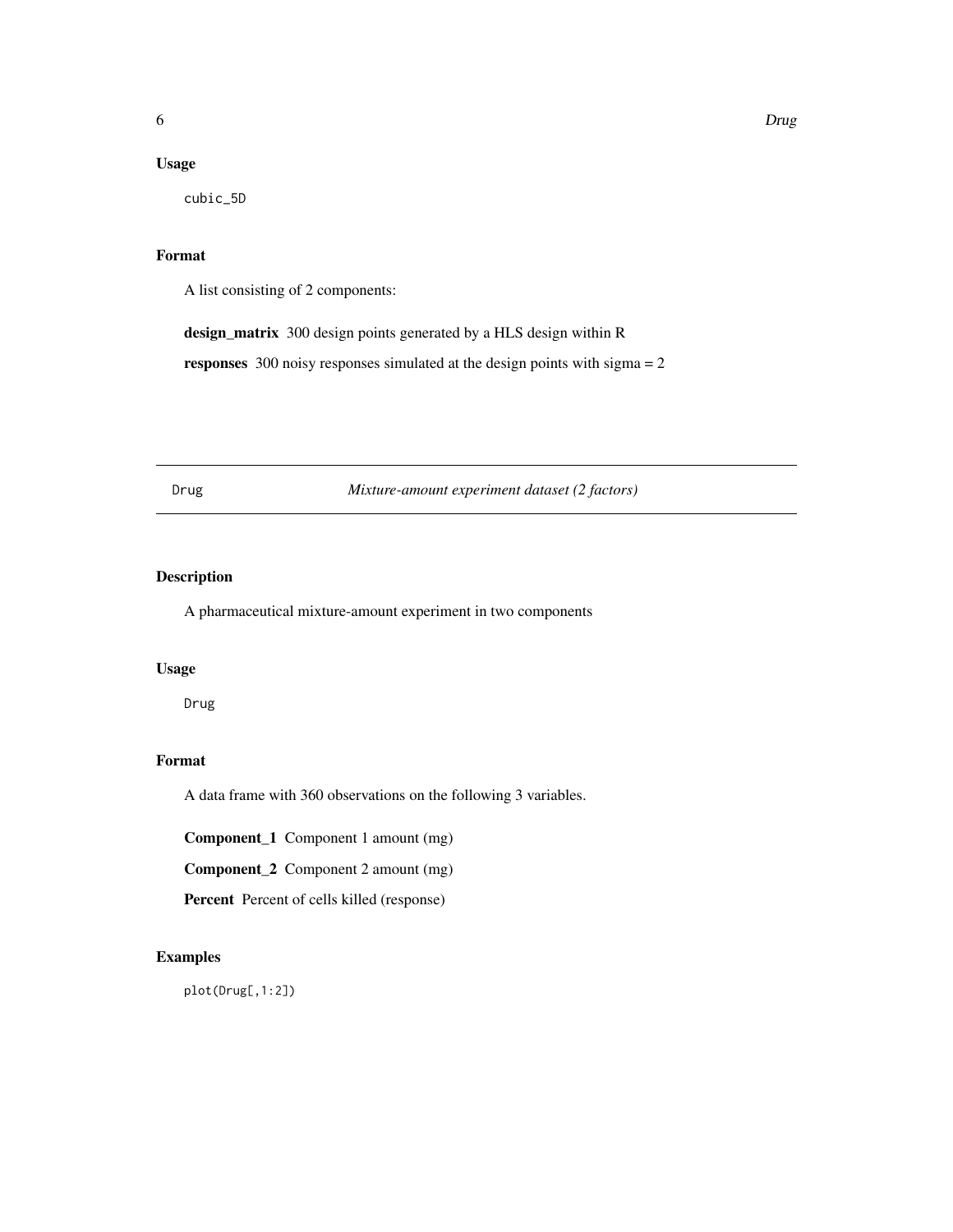<span id="page-6-0"></span>

## Description

Optimize a quadratic or cubic polynomial functionin  $2 \sim 5$  variables with bound constraints (Del Castillo et al. 2019).

#### Usage

```
GloptiPolyR(P)
```
#### Arguments

P A list of list; Each sub-list has 2 components: 1. a multi-dimensional array corresponding to a objective or constraint function 2. an attribute of the objective or constraint function

## Details

GloptipolyR is an R implementation of the "Gloptipoly" algorithm (Lasserre 2001)

#### Value

Returns the optimal solution and its corresponding objective value

## Author(s)

Enrique del Castillo <exd13@psu.edu>, Peng Chen <pfc5098@psu.edu>, Adam Meyers <akm5733@psu.edu>, John Hunt <J.Hunt@exeter.ac.uk> and James Rapkin <jr297@exeter.ac.uk>.

## References

Del Castillo E, Chen P, Meyers A, Hunt J, Rapkin J (2019). "Confidence regions for the location of response surface optima: the R package OptimaRegion."

Lasserre JB (2001). "Global optimization with polynomials and the problem of moments." *SIAM Journal on optimization*, 11(3), 796–817.

## Examples

# Optimize the following quadratic function in 3 variables #  $f(x) = -1.5 x_1 + 2.13 x_2 - 1.81 x_3 + 7.13 x_1 x_2 +$ # 3.27 x\_1 x\_3 + 2.73 x\_2 x\_3 + # 4.69  $x_1$ <sup>2</sup> + 6.27  $x_2$ <sup>2</sup> + 5.21  $x_3$ <sup>2</sup>. # The input for GloptiPolyR is a list of 7 sub-lists,

# each of which corresponds to the objective function or a constraint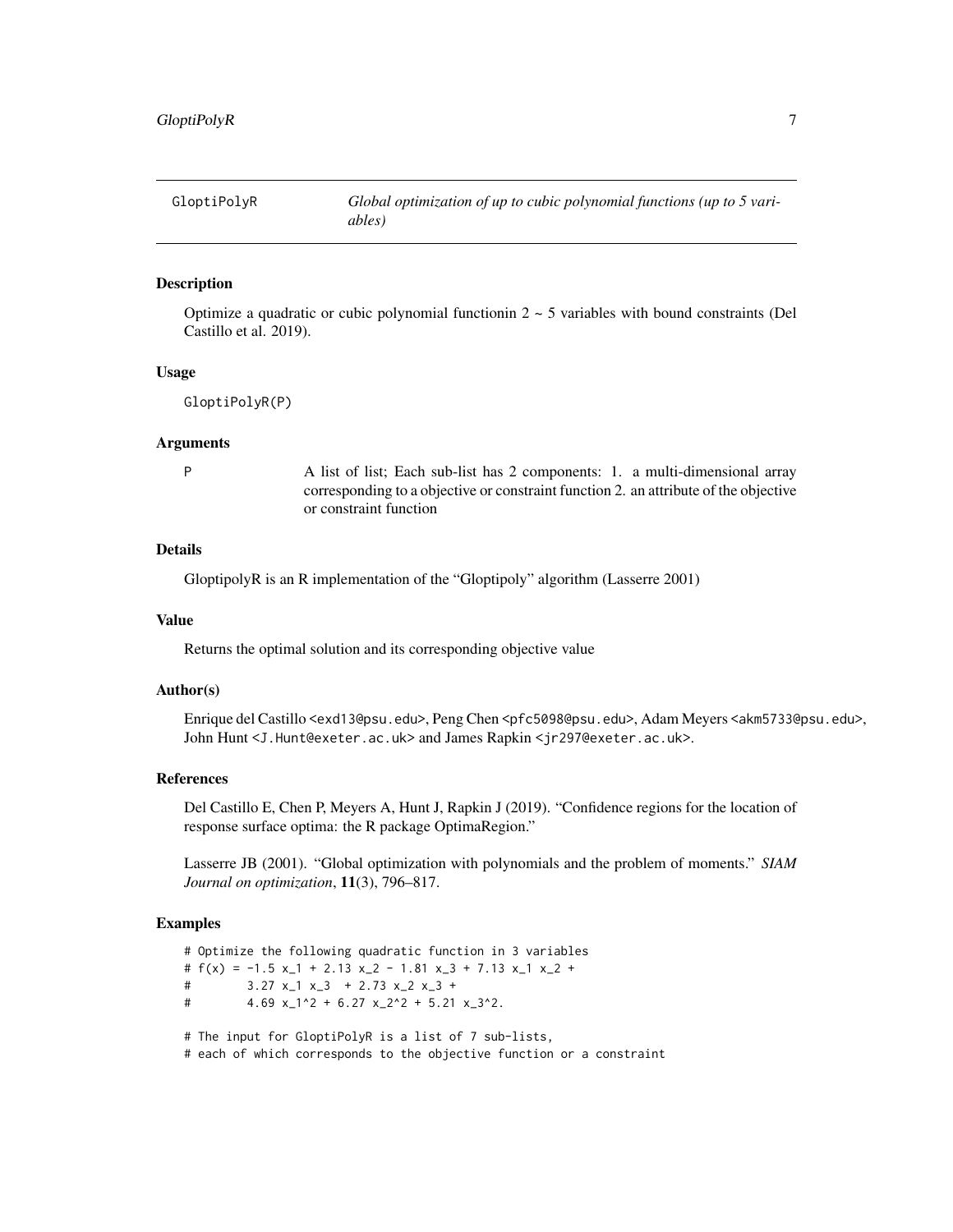```
# function, respectively. See del Castillo et al. (2019) for details.
P \leftarrow list()p_f \leftarrow list()p_g_1 \leftarrow list()p_{g_2^2} < -1ist()p_g_3 \leftarrow list()p_g_4 \leftarrow list()p_g_5 \leftarrow list()p_g_6 \leftarrow list()p_f$c <- array(0, dim = c(3, 3, 3))
p_f$c[2, 1, 1] <- -1.5
p_f$c[1, 2, 1] <- 2.13
p_f$c[1, 1, 2] <- -1.81
p_f$c[2, 2, 1] <- 7.13
p_f$c[2, 1, 2] <- 3.27
p_f$c[1, 2, 2] <- 2.73
p_f$c[3, 1, 1] <- 4.69
p_f$c[1, 3, 1] <- 6.27
p_f$c[1, 1, 3] <- 5.21
p_g_1$c <- array(0, dim = c(3, 3, 3))
p_g_1$c[1, 1, 1] <- 2
p_g_1$c[2, 1, 1] <- 1
p_g_22$c <- array(0, dim = c(3, 3, 3))
p_g_22$c[1, 1, 1] <- -2
p_g_2$c[2, 1, 1] <- 1
p_g_3$c <- array(0, dim = c(3, 3, 3))
p_g_3$c[1, 1, 1] <- 2
p_g_3$c[1, 2, 1] <- 1
p_g_4$c <- array(0, dim = c(3, 3, 3))
p_g_4$c[1, 1, 1] <- -2
p_g_4$c[1, 2, 1] <- 1
p_g_5$c <- array(0, dim = c(3, 3, 3))
p_g_{55c[1, 1, 1] < -2p_g_5$c[1, 1, 2] <- 1
p_g_6$c <- array(0, dim = c(3, 3, 3))
p_g_6$c[1, 1, 1] <- -2
p_g_6$c[1, 1, 2] <- 1
# Set the attribute for the objective function as either ``min'' or ``max''.
p_f$t <- "min"
# Set the attributes for the constraint functions as either ``>='' or ``<=''.
p_g_1$t <- ">="
p_g_2$t <- "<="
p_g_3$t <- ">="
p_g_4$t <- "<="
```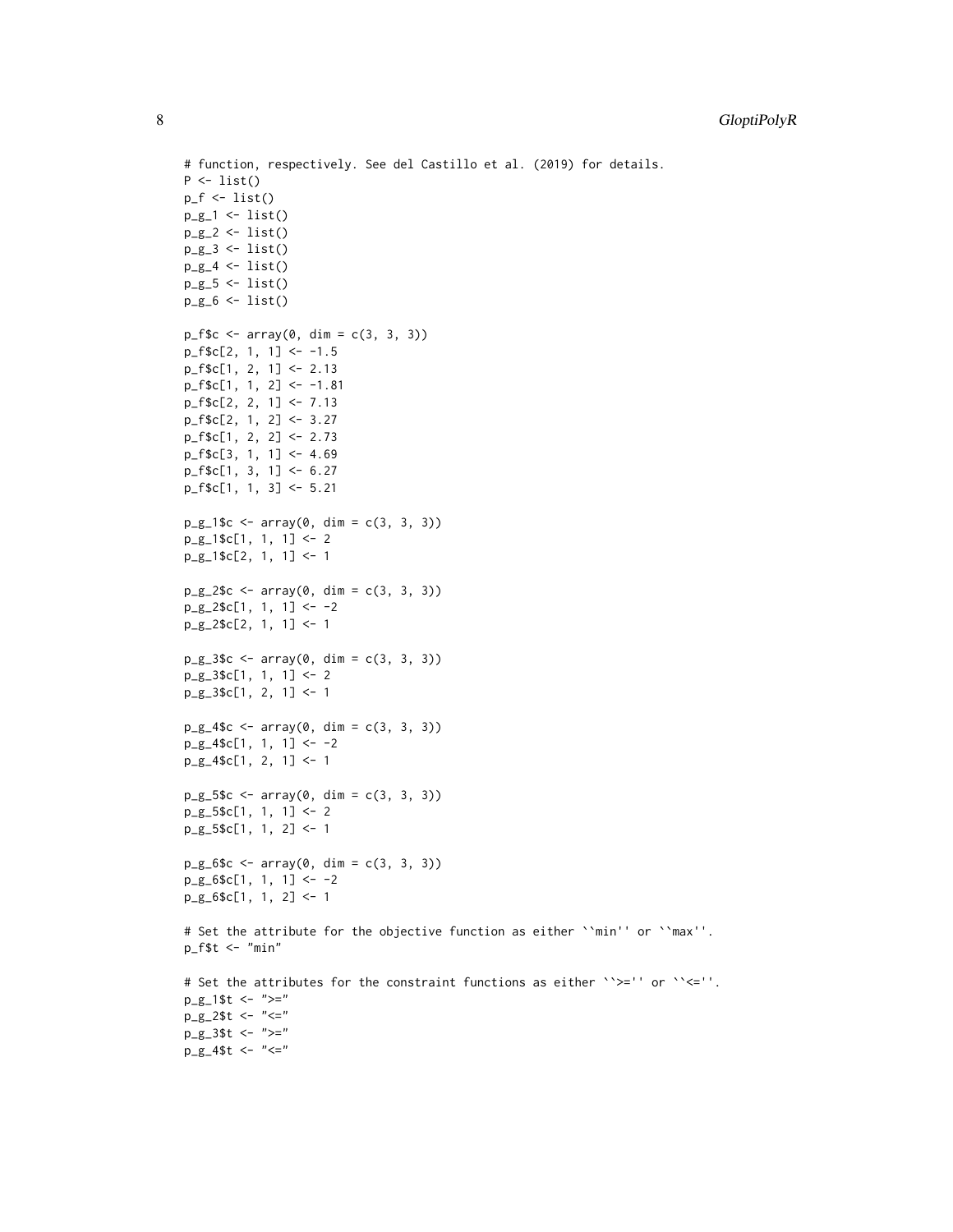## <span id="page-8-0"></span>GloptiPolyRegion 9

```
p_g_5$t <- ">="
p_g_6$t <- "<="
# Now we put together the input P and use it to call GloptiPolyR
P \leftarrow list(p_f, p_g_1, p_g_2, p_g_3, p_g_4, p_g_5, p_g_6)GloptiPolyR(P)
```
GloptiPolyRegion *Confidence region for optima of up to cubic polynomial models (up to 5 regressors)*

## Description

Computes and displays an approximated (1 - alpha) confidence region (CR) for the bound-constrained maximum of a polynomial regression model in up to cubic order with up to 5 controllable factors (Del Castillo et al. 2019).

## Usage

```
GloptiPolyRegion(X, y, degree, lb, ub, B = 200, alpha = 0.05,
 maximization = TRUE, axes_labels = NULL,
 outputPDFFile = "CRplot.pdf", verbose = TRUE)
```
## Arguments

| X             | numeric matrix of shape $(N, k)$ ; N is the sample size; k is the number of vari-<br>ables, which can be 2, 3, 4 and 5; $X$ specifies the design matrix                        |
|---------------|--------------------------------------------------------------------------------------------------------------------------------------------------------------------------------|
| У             | numeric vector of shape $(N, 1)$ ; y specifies the responses                                                                                                                   |
| degree        | integer scalor; degree specifies the order of the polynomial model, which can be<br>2 or 3                                                                                     |
| 1b            | numeric vector of shape $(1, k)$ ; Ib specifies the lower bounds for the k variables                                                                                           |
| ub            | numeric vector of shape $(1, k)$ ; ub specifies the upper bounds for the k variables                                                                                           |
| B             | integer scalor; B specifies the number of bootstrap operations                                                                                                                 |
| alpha         | numeric scalor between 0 and 1; alpha specifies the nominal confidence level, 1<br>- alpha, of the confidence region                                                           |
| maximization  | boolean scalor; if specifies whether the algorithm computes the confidence re-<br>gion for the maxima or minima                                                                |
| axes_labels   | vector of strings; it specifies the name of each experimental factor to be dis-<br>played on the CR plot; the default value is NULL, when the labels will be set to<br>x1, x2, |
| outputPDFFile | name of the PDF file where the CR plot is saved (default: "CR_plot.pdf")                                                                                                       |
| verbose       | boolean scalor; it specifies whether to display running status                                                                                                                 |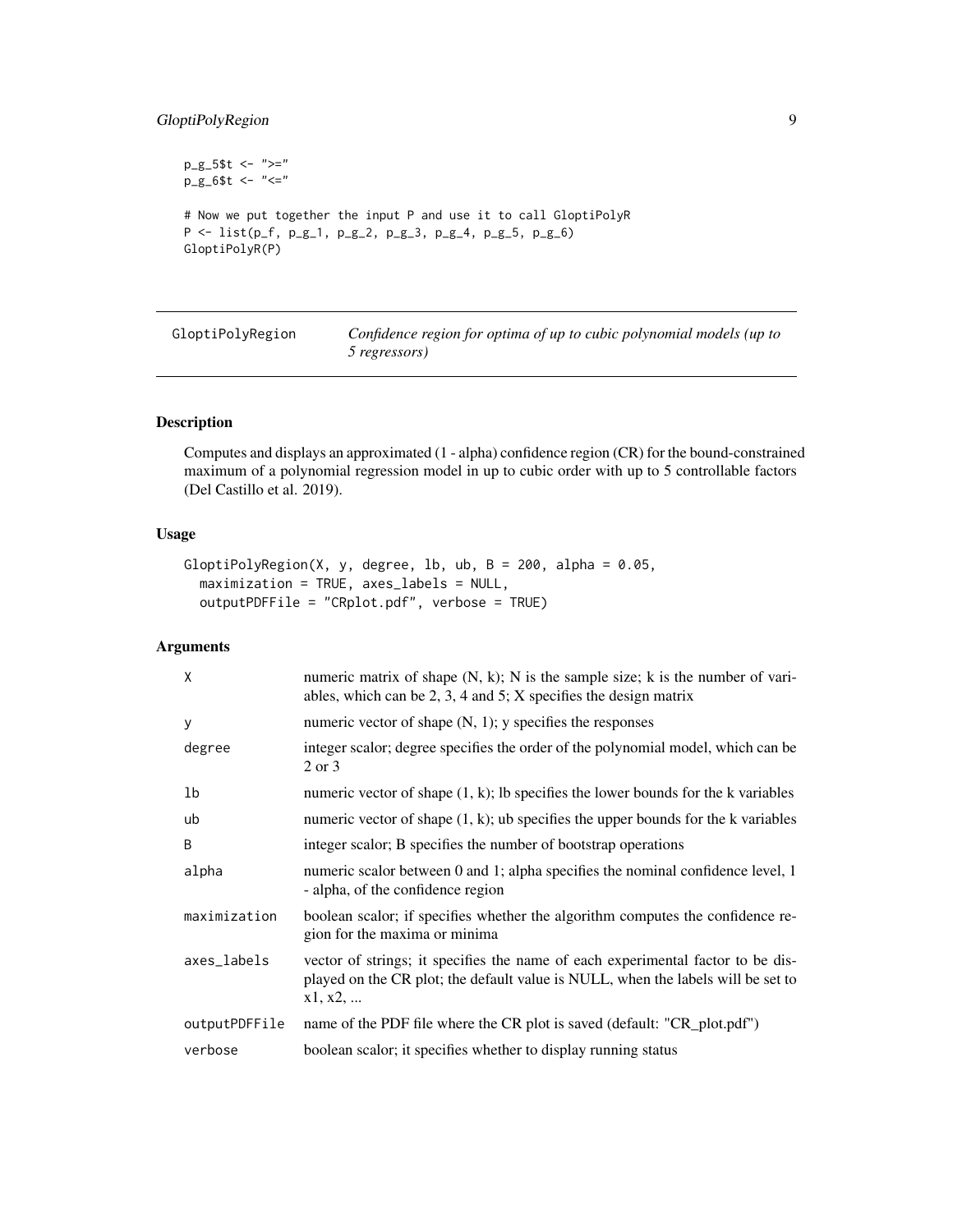Upon completion, a figure displaying the confidence region of the true optimum projected onto each pairwise-variable planes will be created (a pdf file will also be generated), and the function also returns a list consisting of 2 components:

- boot\_optima numeric matrix of shape ((1 alpha)B, k); it contains the (1 alpha)B bootstrap optima
- **bagged\_optimum** numeric vector of shape  $(1, k)$ ; the bagged optimum; computed by taking the column average of boot\_optima

## Author(s)

Enrique del Castillo <exd13@psu.edu>, Peng Chen <pfc5098@psu.edu>, Adam Meyers <akm5733@psu.edu>, John Hunt <J.Hunt@exeter.ac.uk> and James Rapkin <jr297@exeter.ac.uk>.

#### References

Del Castillo E, Chen P, Meyers A, Hunt J, Rapkin J (2019). "Confidence regions for the location of response surface optima: the R package OptimaRegion."

#### Examples

```
## Not run:
# Example 1: run GloptiPolyRegion on a quadratic, 3 vars example
out <- GloptiPolyRegion(
  X = \text{quad\_3D[, 1:3}, y = \text{quad\_3D[, 4}, \text{degree} = 2,1b = c(-2, -2, -2), ub = c(2, 2, 2), B = 500, alpha = 0.1,maximization = TRUE,
  outputPDFFile = "CR_quad_3D.pdf", verbose = TRUE
\mathcal{L}# check result
str(out)
# Example 2: run GloptiPolyRegion on a cubic, 5 vars example
out <- GloptiPolyRegion(
  X = cubic_5D$design_matrix, y = cubic_5D$response,degree = 3, lb = rep(0, 5), ub = rep(5, 5), B = 200,
  alpha = 0.05, maximization = TRUE,
  outputPDFFile = "CR_cubic_5D.pdf", verbose = TRUE
)
# check result
str(out)
## End(Not run)
```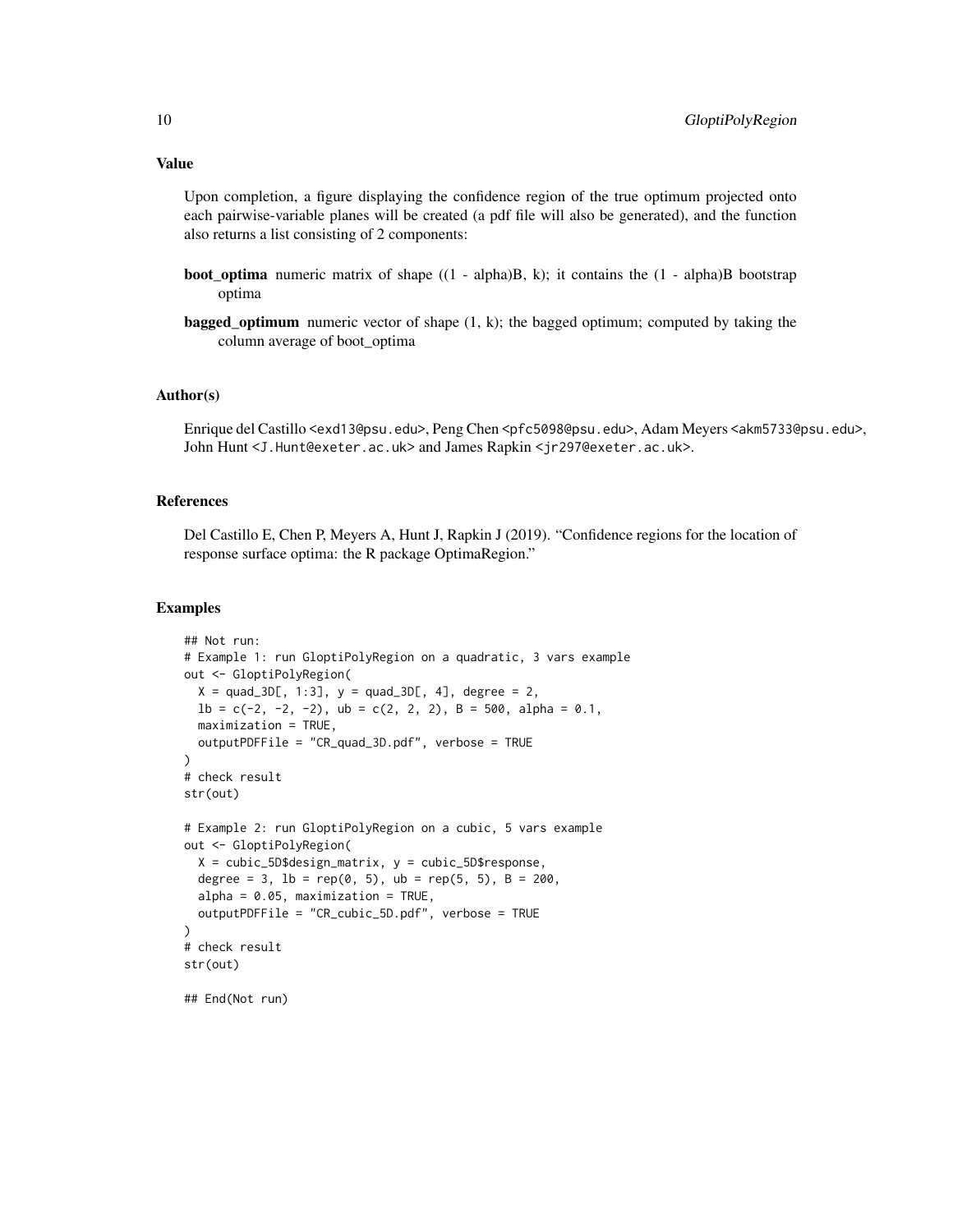## <span id="page-10-0"></span>Description

Computes and displays an approximated (1 - alpha) confidence region (CR) for the linear-constrained maximum of a quadratic polynomial regression model in 2 controllable factors (Del Castillo et al. 2019). Grey region on output plot is the approximate CR. The CR is computed as the convex hull of the coordinates of the optima found from simulating nosim quadratic polynomial regressions to the data (therefore, it is an approximate CR). The mean value of the optimum is shown as a red point, and a smoothed contour plot of the X,y data obtained via thin plate splines is shown as well.

## Usage

```
OptRegionQuad(X, y, nosim = 200, alpha = 0.05, LB, UB,
  triangularRegion = FALSE, vertex1 = NULL, vertex2 = NULL,
 maximization = TRUE, xlab = "Protein eaten, mg",
 ylab = "Carbohydrates eaten, mg", outputPDFFile = "CRplot.pdf")
```
## Arguments

| X                | nx2 matrix with the values of the 2 regressors (experimental factors) in the n<br>observations. Note: this can have replicates. They will be eliminated by the<br>program and the corresponding y-values averaged                                                                                                                                                                                                                                                            |
|------------------|------------------------------------------------------------------------------------------------------------------------------------------------------------------------------------------------------------------------------------------------------------------------------------------------------------------------------------------------------------------------------------------------------------------------------------------------------------------------------|
| y                | nx1 vector of response value observations, in the same order corresponding to<br>the rows of X                                                                                                                                                                                                                                                                                                                                                                               |
| nosim            | number of simulations (default = $200$ )                                                                                                                                                                                                                                                                                                                                                                                                                                     |
| alpha            | confidence level $(0 < alpha < 1$ ; default = 0.05)                                                                                                                                                                                                                                                                                                                                                                                                                          |
| <b>LB</b>        | vector of lower bounds for $x$ (2x1 vector) above which the maximum is sought                                                                                                                                                                                                                                                                                                                                                                                                |
| <b>UB</b>        | vector of upper bounds for $x$ (2x1 vector) below which the maximum is sought                                                                                                                                                                                                                                                                                                                                                                                                |
| triangularRegion |                                                                                                                                                                                                                                                                                                                                                                                                                                                                              |
|                  | logical: if TRUE it will constrain the maximum points to lie inside a triangle<br>defined by the coordinates (0,0), and those in 'vertex1', and 'vertex2', see below<br>(in addition to being constrained to lie inside the region defined by LB and UB).<br>NOTE: use TRUE when the treatments form a triangular experimental region in<br>shape. If FALSE, maxima will only be constrained to lie inside the rectangular<br>region defined by LB and UB. Default is FALSE. |
| vertex1          | 2 times 1 vector with coordinates defining one of the 3 vertices of a triangular re-<br>gion. Must be provided if triangular Region is TRUE (NOTE: vertices numbered<br>clockwise)                                                                                                                                                                                                                                                                                           |
| vertex2          | 2 times 1 vector with coordinates defining a second vertex of a triangular region<br>(third vertex is $(0,0)$ by default). Must be provided if triangular Region is TRUE<br>(NOTE: vertices numbered clockwise)                                                                                                                                                                                                                                                              |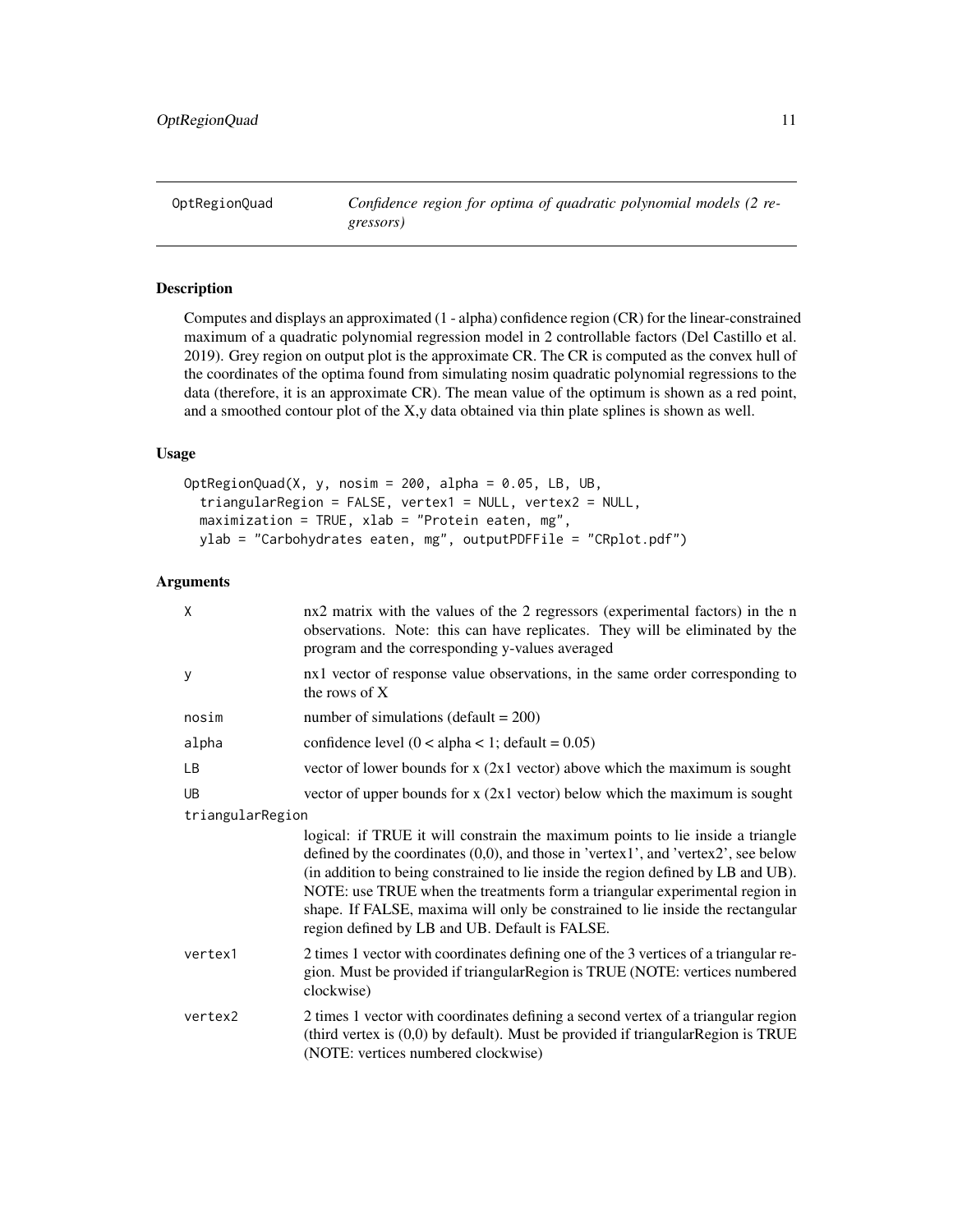| maximization  | logical: if TRUE (default) it maximizes it FALSE it minimizes                                 |
|---------------|-----------------------------------------------------------------------------------------------|
| xlab          | text label for x axis in confidence region plot (default: "Protein eaten (mg)")               |
| vlab          | text label for y axis in confidence region plot (default: "Carbohydrates eaten")<br>$(mg)$ ") |
| outputPDFFile | name of the PDF file where the CR plot is saved (default: "CR_plot.pdf")                      |

## Details

This program approximates the confidence region (CR) of the location of the optimum of a regression function in 2 regressors x constrained inside a rectangular region defined by LB and UB. If triangularRegion = TRUE it will also contrain the optimum to lie inside the experimental region assumed to be well approximated by a triangle. The CR is generated pointwise by simulating from the posterior of the regression parameters (theta) and solving the corresponding constrained maximization problem. The confidence region is approximated by the convex hull of all the solutions found. The simulation approach is based on the "CS" bootstrapping approach for building a confidence set described in Woutersen and Ham (2013). This version of the program uses nonparamteric bootstrapping confidence regions to get the posteazrior of the parameters of the regression equation using the notion of data depth according to Yeh and Singh (1997). Hence, this version does not rely on any normality assumption on the data.

## Value

Upon completion, a PDF file containing the CR plot with name as set in ouputPDFFile is created and the function also returns a list containing the following 2 components:

- **meanPoint** a 2x1 vector with the coordinates of the mean optimum point (displayed as a red dot in the CR plot in output PDF file)
- xin an mx2 matrix with the x,y coordinates of all simulated points that belong to the confidence region (dim(m) is (1-alpha)\*nosim)

### Author(s)

Enrique del Castillo <exd13@psu.edu>, Peng Chen <pfc5098@psu.edu>, Adam Meyers <akm5733@psu.edu>, John Hunt<J.Hunt@exeter.ac.uk> and James Rapkin <jr297@exeter.ac.uk>.

## References

Del Castillo E, Chen P, Meyers A, Hunt J, Rapkin J (2019). "Confidence regions for the location of response surface optima: the R package OptimaRegion."

Woutersen T, Ham J (2013). "Confidence sets for Continuous and Discontinuous functions of parameters." *Technical report, University of Arizona*.

Yeh AB, Singh K (1997). "Balanced confidence regions based on Tukey's depth and the bootstrap." *Journal of the Royal Statistical Society: Series B (Statistical Methodology)*, 59(3), 639–652.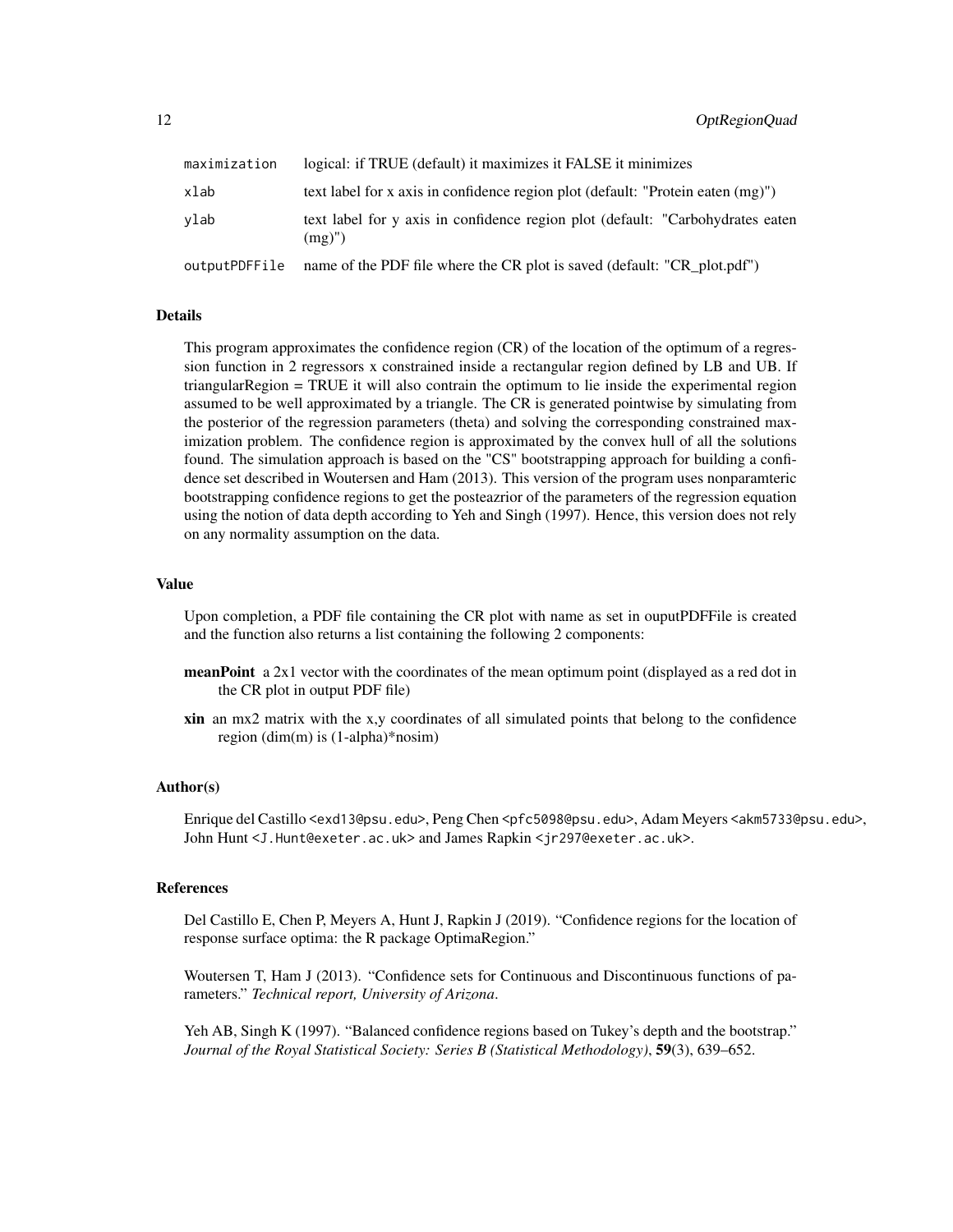## <span id="page-12-0"></span>OptRegionTps 13

## Examples

```
## Not run:
# Example 1: randomly generated 2-variable response surface data
X \le cbind(runif(100, -2, 2), runif(100, -2, 2))
y <- as.matrix(72 - 11.78 * X[, 1] + 0.74 * X[, 2] - 7.25 * X[, 1]^2 - 7.55 * X[, 2]^2 -
  4.85 \times X[, 1] \times X[, 2] + \text{rnorm}(100, 0, 8)# Find a 95 percent confidence region for the maximum of a quadratic polynomial
# fitted to these data
out <- OptRegionQuad(
  X = X, y = y, nosim = 200, LB = c(-2, -2), UB = c(2, 2),
  xlab = "X1", ylab = "X2"
)
# Example 2: a mixture-amount experiment in two components (Drug dataset) with
# non-normal data. Note triangular experimental region. Resulting 95%
# confidence region is pushed against the constraint and results in a
# "thin line"
out <- OptRegionQuad(
  X = Drug[, 1:2], y = Drug[, 3], nosim = 500,LB = c(0, 0), UB = c(0.08, 11), xlab = "Component 1 (mg.)"ylab = "Component 2 (mg.)", triangularRegion = TRUE,
  vertex1 = c(0.02, 11), vertex2 = c(0.08, 1.8), outputPDFFile = "Mixture_plot.pdf"
)
## End(Not run)
```
OptRegionTps *Confidence region for optima of Thin Plate Spline Models (2 regressors)*

## Description

Computes and displays an approximated (1 - alpha) confidence region (CR) for the linear-constrained maximum of a penalized Thin Plate Spline (TPS) model in 2 controllable factors (Del Castillo et al. 2019). Generates a PDF file with a graph displaying the CR. Grey region on output plot is the approximate CR. The mean coordinates (centroid) of the optima is shown as a red point.

#### Usage

```
OptRegionTps(X, y, lambda = 0.04, nosim = 1000, alpha = 0.05, LB, UB,
  triangularRegion = FALSE, vertex1 = NULL, vertex2 = NULL,
  maximization = TRUE, xlab = "Protein eaten, mg",ylab = "Carbohydrate eaten, mg", outputPDFFile = "CRplot.pdf",
  outputOptimaFile = "Optima.txt")
```
## Arguments

X nx2 matrix with the values of the 2 regressors (experimental factors) in the n observations. Note: this can have replicates. They will be eliminated by the program and the corresponding y-values averaged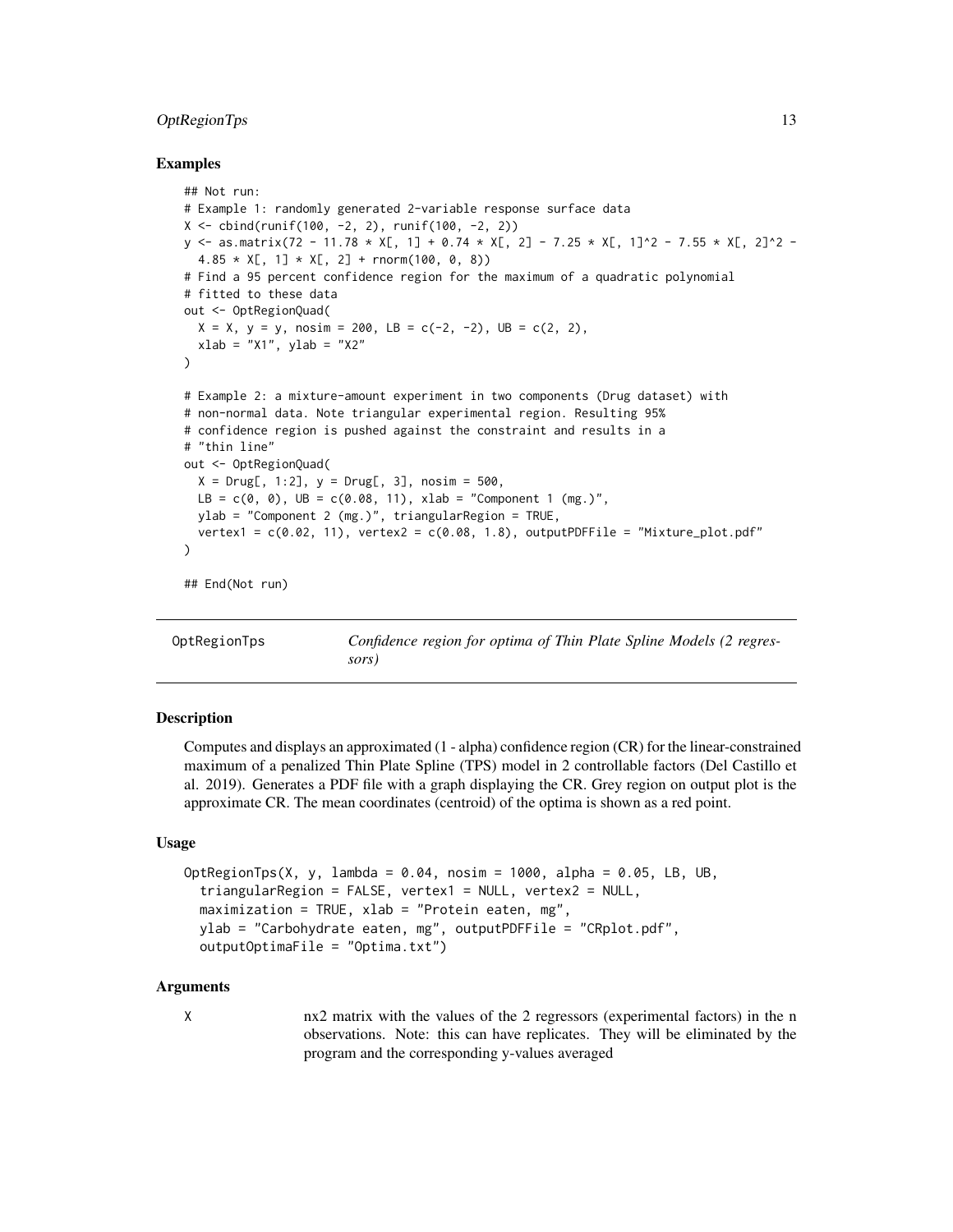| у                | nx1 vector of response value observations, in the same order corresponding to<br>the rows of X                                                                                                                                                                                                                                                                                                                                                                               |  |
|------------------|------------------------------------------------------------------------------------------------------------------------------------------------------------------------------------------------------------------------------------------------------------------------------------------------------------------------------------------------------------------------------------------------------------------------------------------------------------------------------|--|
| lambda           | penalization parameter (larger values implies more smoothing). Default is 0.04                                                                                                                                                                                                                                                                                                                                                                                               |  |
| nosim            | number of simulations (default = $200$ )                                                                                                                                                                                                                                                                                                                                                                                                                                     |  |
| alpha            | confidence level $(0 < alpha < 1$ ; default = 0.05)                                                                                                                                                                                                                                                                                                                                                                                                                          |  |
| LB               | vector of lower bounds for $x$ (2x1 vector) above which the maximum is sought                                                                                                                                                                                                                                                                                                                                                                                                |  |
| <b>UB</b>        | vector of upper bounds for $x$ (2x1 vector) below which the maximum is sought                                                                                                                                                                                                                                                                                                                                                                                                |  |
| triangularRegion |                                                                                                                                                                                                                                                                                                                                                                                                                                                                              |  |
|                  | logical: if TRUE it will constrain the maximum points to lie inside a triangle<br>defined by the coordinates (0,0), and those in 'vertex1', and 'vertex2', see below<br>(in addition to being constrained to lie inside the region defined by LB and UB).<br>NOTE: use TRUE when the treatments form a triangular experimental region in<br>shape. If FALSE, maxima will only be constrained to lie inside the rectangular<br>region defined by LB and UB. Default is FALSE. |  |
| vertex1          | 2 times 1 vector with coordinates defining one of the 3 vertices of a triangular re-<br>gion. Must be provided if triangular Region is TRUE (NOTE: vertices numbered<br>clockwise)                                                                                                                                                                                                                                                                                           |  |
| vertex2          | 2 times 1 vector with coordinates defining a second vertex of a triangular region<br>(third vertex is $(0,0)$ by default). Must be provided if triangular Region is TRUE<br>(NOTE: vertices numbered clockwise)                                                                                                                                                                                                                                                              |  |
| maximization     | logical: if TRUE (default) it maximizes it FALSE it minimizes                                                                                                                                                                                                                                                                                                                                                                                                                |  |
| xlab             | text label for x axis in confidence region plot (default: "Protein eaten (mg)")                                                                                                                                                                                                                                                                                                                                                                                              |  |
| ylab             | text label for y axis in confidence region plot (default: "Carbohydrates eaten<br>$(mg)$ ")                                                                                                                                                                                                                                                                                                                                                                                  |  |
| outputPDFFile    | name of the PDF file where the CR plot is saved (default: "CR_plot.pdf")                                                                                                                                                                                                                                                                                                                                                                                                     |  |
| outputOptimaFile |                                                                                                                                                                                                                                                                                                                                                                                                                                                                              |  |
|                  | name of the text file containing the coordinates of all the optima found (same<br>information as in output vector xin, see below)                                                                                                                                                                                                                                                                                                                                            |  |

## Details

This program approximates the confidence region (CR) of the location of the optimum of a Thin Plate Spline (TPS) in 2 regressors x constrained inside a rectangular region defined by LB and UB. If triangularRegion=TRUE it will also contrain the optimum to lie inside the experimental region assumed to be well approximated by a triangle. The CR is generated pointwise by bootstrapping the residuals of a TPS fit to the given  $(X, y)$  data, refitting Tps models, and solving the corresponding constrained maximization (or minimization) problems. The confidence region is approximated by the convex hull of all the optimal solutions found. The CR computation is based on the "CS" bootstrapping approach for building a confidence set of a parametric function described in Woutersen and Ham (2013). This version of the program uses nonparametric bootstrapping confidence regions to get the Confidence region of the Tps parameters,using the notion of data depth according to Yeh and Singh (1997). Hence, this version does not rely on the normality assumption of the data. The TPS models are fit using the "fields" R package (Douglas Nychka et al. 2017) and its "Tps" function.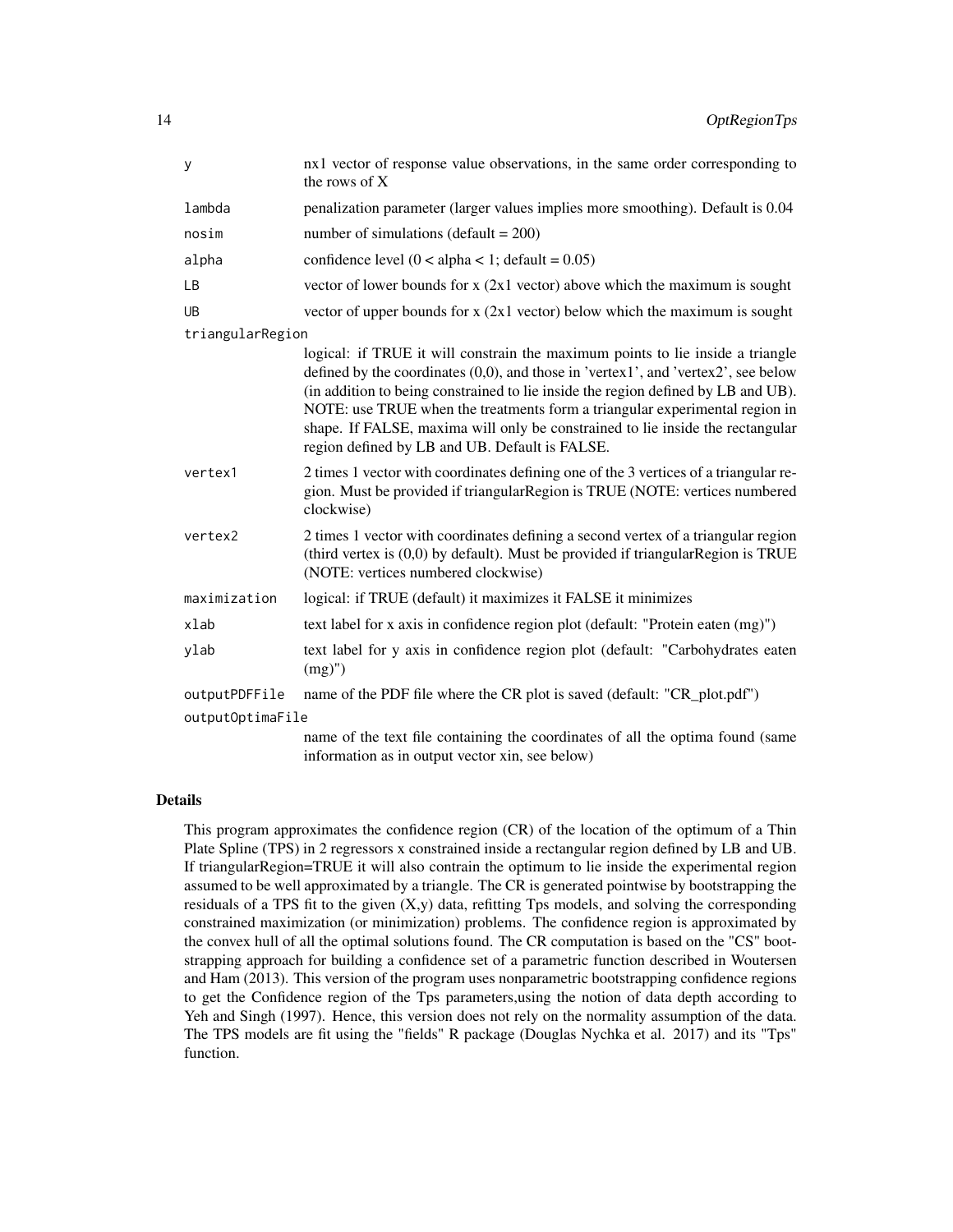#### OptRegionTps 15

#### Value

Upon completion, a PDF file containing the CR plot with name as set in ouputPDFFile is created and a text file with all xin values is created too. Also, the function returns a list containing the following 2 components:

- **meanPoint** a 2x1 vector with the coordinates of the mean optimum point (displayed as a red dot in the CR plot in output PDF file)
- xin an mx2 matrix with the x,y coordinates of all simulated points that belong to the confidence region (dim(m) is (1-alpha)\*nosim)

#### Author(s)

Enrique del Castillo <exd13@psu.edu>, Peng Chen <pfc5098@psu.edu>, Adam Meyers <akm5733@psu.edu>, John Hunt <J.Hunt@exeter.ac.uk> and James Rapkin <jr297@exeter.ac.uk>.

## References

Del Castillo E, Chen P, Meyers A, Hunt J, Rapkin J (2019). "Confidence regions for the location of response surface optima: the R package OptimaRegion."

Douglas Nychka, Reinhard Furrer, John Paige, Stephan Sain (2017). "fields: Tools for spatial data." doi: [10.5065/D6W957CT,](http://doi.org/10.5065/D6W957CT) R package version 9.8-3, <https://github.com/NCAR/Fields>.

Woutersen T, Ham J (2013). "Confidence sets for Continuous and Discontinuous functions of parameters." *Technical report, University of Arizona*.

Yeh AB, Singh K (1997). "Balanced confidence regions based on Tukey's depth and the bootstrap." *Journal of the Royal Statistical Society: Series B (Statistical Methodology)*, 59(3), 639–652.

## Examples

```
## Not run:
# Example 1: randomly generated 2-variable response surface data
X \leftarrow \text{cbind}(\text{runif}(100, -2, 2), \text{runif}(100, -2, 2))y \le - as.matrix(72 - 11.78 * X[, 1] + 0.74 * X[, 2] - 7.25 * X[, 1]^2 -
 7.55 \times X[, 2]^2 - 4.85 \times X[, 1] \times X[, 2] + rnorm(100, 0, 8))
# Find a 95 percent confidence region for the maximum of a Thin Plate Spline
# model fitted to these data
out <- OptRegionTps(
 X = X, y = y, nosim = 200, LB = c(-2, -2), UB = c(2, 2),
 xlab = "X1", ylab = "X2"
)
# Example 2: a mixture-amount experiment in two components (Drug dataset) with
# non-normal data. Note triangular experimental region. Resulting 95p confidence
# region of the maxima of a TPS model has area > 0. Contrast with region for
```
# quadratic polynomial model. Note: 500 bootstrap iterations may take a few minutes. out <- OptRegionTps(

```
X = Drug[, 1:2], y = Drug[, 3], nosim = 500, lambda = 0.05, LB = c(0, 0),
UB = c(0.08, 11), xlab = "Component 1 (mg.)", ylab = "Component 2 (mg.)",
```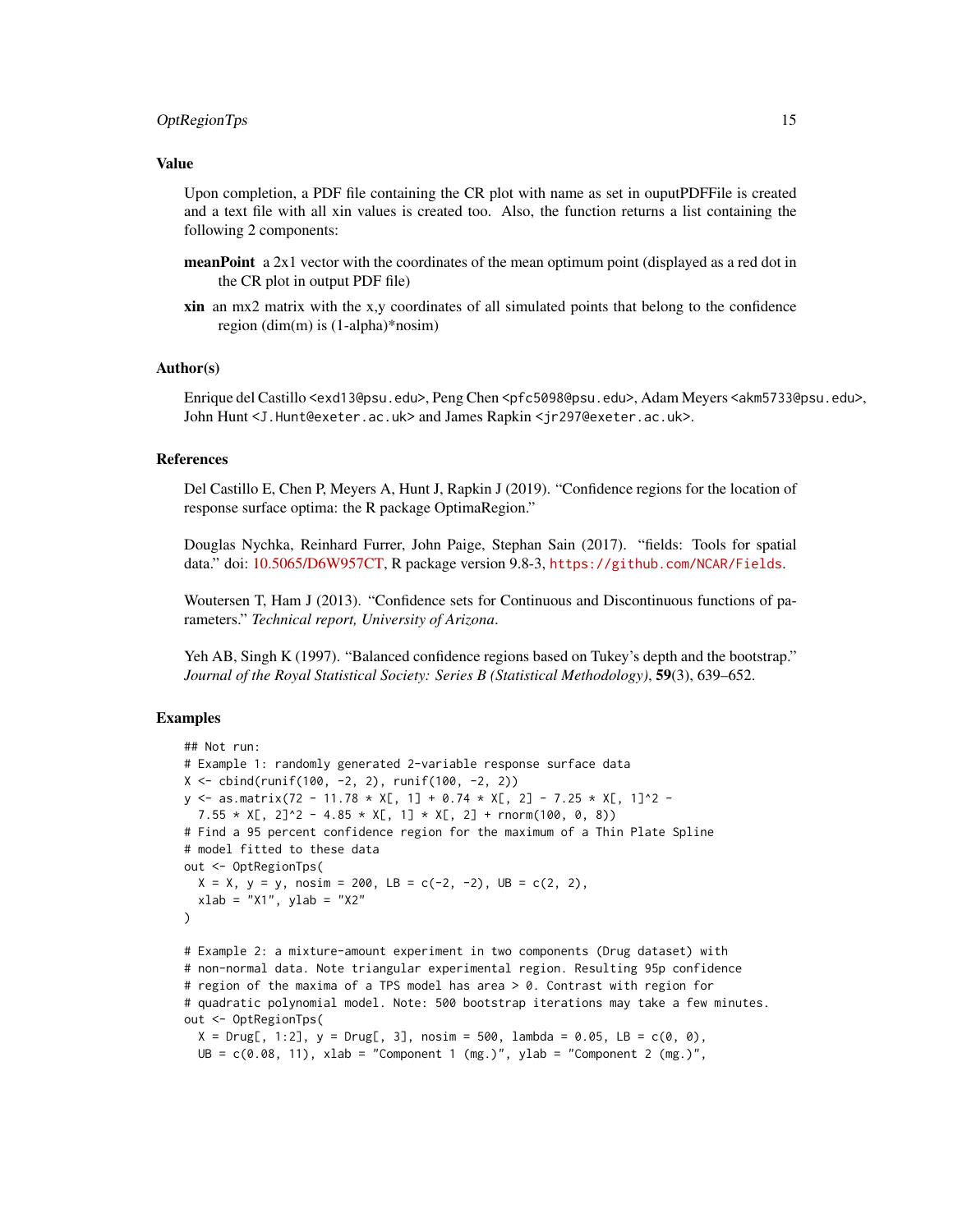```
triangularRegion = TRUE, vertex1 = c(0.02, 11), vertex2 = c(0.08, 1.8),
 outputPDFFile = "Mixture_plot.pdf"
)
## End(Not run)
```
quad\_3D *Central composite design experiment dataset (3 factors)*

## Description

Box and Draper (1987)'s three factor experimental dataset

## Usage

quad\_3D

## Format

A data frame with 16 observations on the following 4 variables

x1 percentage concentration of the 1st constituent, in coded unit

x2 percentage concentration of the 2nd constituent, in coded unit

x3 temperature, in coded unit

y elasticity of certain polymer

## References

Box G, Draper N (1987). *Empirical Model Building and Response Surfaces.*. John Wiley \& Sons, New York,NY.

<span id="page-15-0"></span>